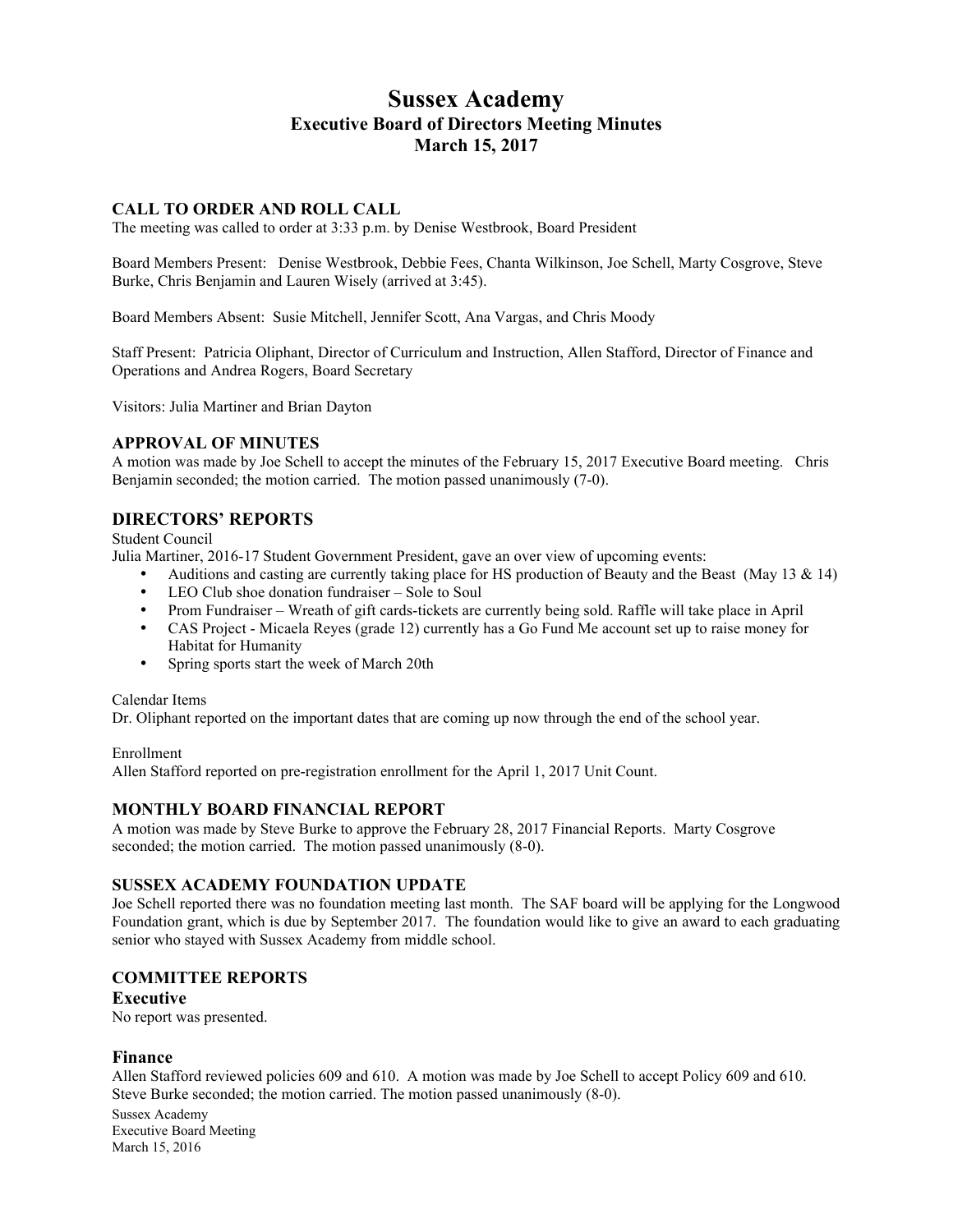**Recognition** No report was presented.

**Outreach** Written report was presented.

# **Building and Grounds**

Joe Schell reported that the grandstands are 60 – 70% complete. The concrete pad to the Nest should be poured on 3/17/17 weather permitted. Allen Stafford reported that locker rooms are being reconfigured for pool member access.

# **Program Development**

No report was presented.

# **Athletics**

Written report was presented. Marty Cosgrove stated he would like to see a lacrosse wall be constructed with the school's branding in the near future. Costs to construct are being reviewed.

# **Legislative**

No report was presented.

### **Governance**

No report was presented.

### **Succession Planning**

Denise Westbrook stated that current board members need to start thinking about future growth of the school and how the growth will affect teachers and administration.

### **OLD BUSINESS**

### SY18 Calendar

A motion was made by Joe Schell to accept the 2017-18 school year calendar that has August 28, 2017 as the first day for all students. Steve Burke seconded; the motion carried. The motion passed unanimously (8-0).

Final SY17 Budget

Steve Burke and Allen Stafford gave an overview of YTD SY17 expenses. Joe Schell made a motion to accept the final SY17 budget. Lauren Wisely seconded; the motion carried. The motion passed unanimously. (8-0)

# **NEW BUSINESS**

SY18 Budget

Allen Stafford shared concerns about revenue expectations for FY18 as the State is dealing with a substantial deficit and there is a lot of uncertainty related to the Federal funding for education at this time. He will present a very preliminary budget to the CBOC at the April meeting.

### FY18 Lunch RFP

Allen Stafford reported that the bids have gone out seeking vendors for school lunches. The bids are due by May 11, 2017.

### Board Members

Denise Westbrook has reached out to all board members whose terms are expiring. Applications for new members will be posted in April, interviews will take place in May and the Oath of Office will take place during the June board meeting.

Sussex Academy Executive Board Meeting March 15, 2016